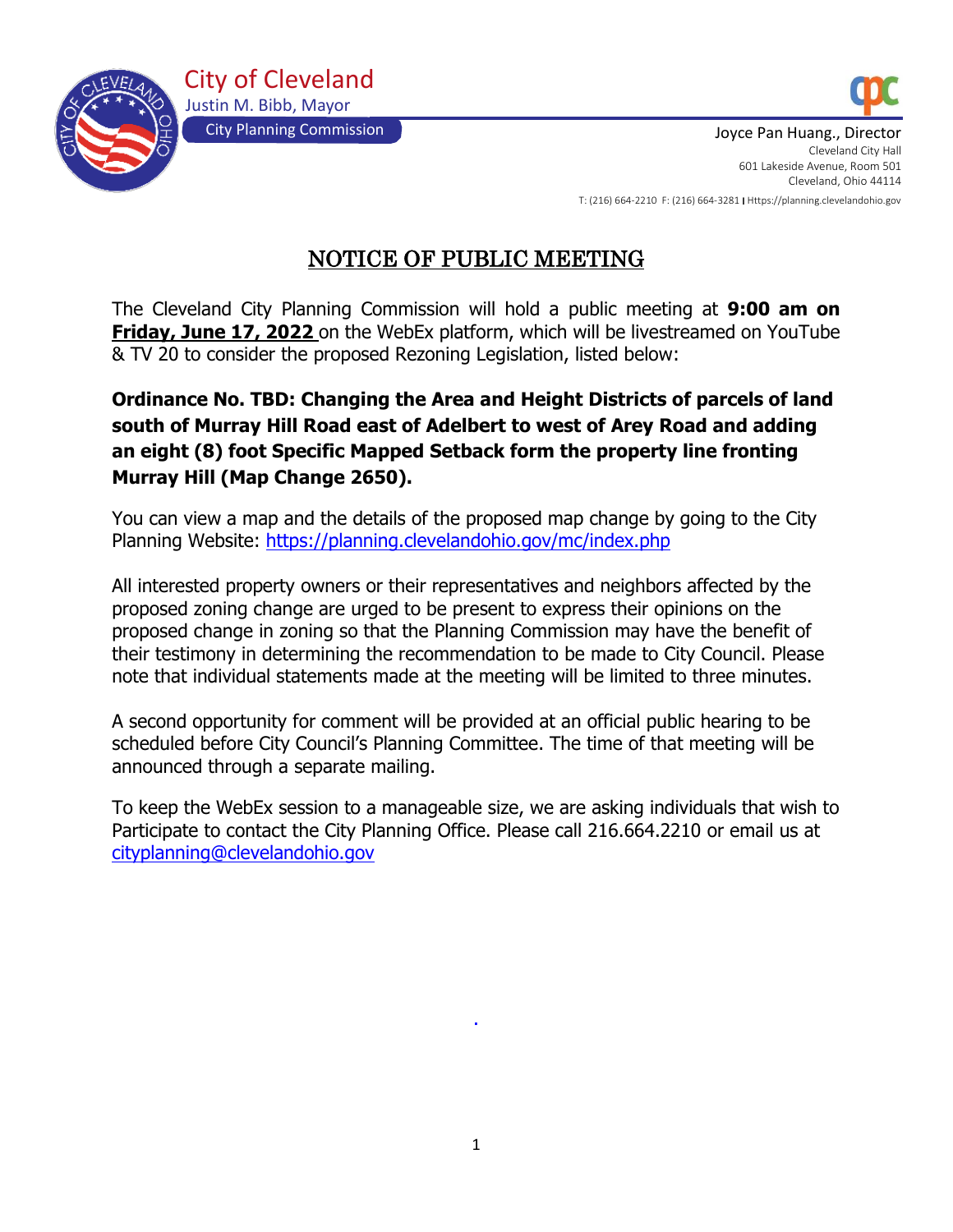

# **Explanation of Proposed Rezoning**

**Ordinance No. TBD:** Changing the Area and Height Districts of parcels of land south of Murray Hill Road east of Adelbert to west of Arey Road and adding an eight (8) foot Specific Mapped Setback form the property line fronting Murray Hill (Map Change 2650).

### **Permitted Uses in Existing or Proposed Zoning Districts:**

#### **Existing**

**Multi-Family Residential Districts:** One family houses, two family houses, rooming houses, row houses, apartment houses, fraternities and sororities, etc. For a full description of the Multi-Family District you can go to the American Legal Publishing website (Section 337.08)

#### **Area District**

Area District 'C' allows for a maximum gross floor area of residential buildings to be equal to ½ times the total lot area. Area District 'D' allows for a maximum gross floor area of residential buildings to be 1 times the total lot area. Area District 'E' allows for a maximum gross floor area of residential buildings to be 1.5 times the total lot area.

#### **Height District**

Height District '1' allows for a maximum height of the building to be thirty-five (35) feet tall. Height District '2' allows for a maximum height of the building to be sixty (6) feet tall. Height District '3' allows for a maximum height of the building to be one hundred fifteen (115) feet tall.

#### **Proposed**

**Multi-Family Residential Districts:** One family houses, two family houses, rooming houses, row houses, apartment houses, fraternities and sororities, etc. For a full description of the Multi-Family District you can go to the American Legal Publishing website (Section 337.08)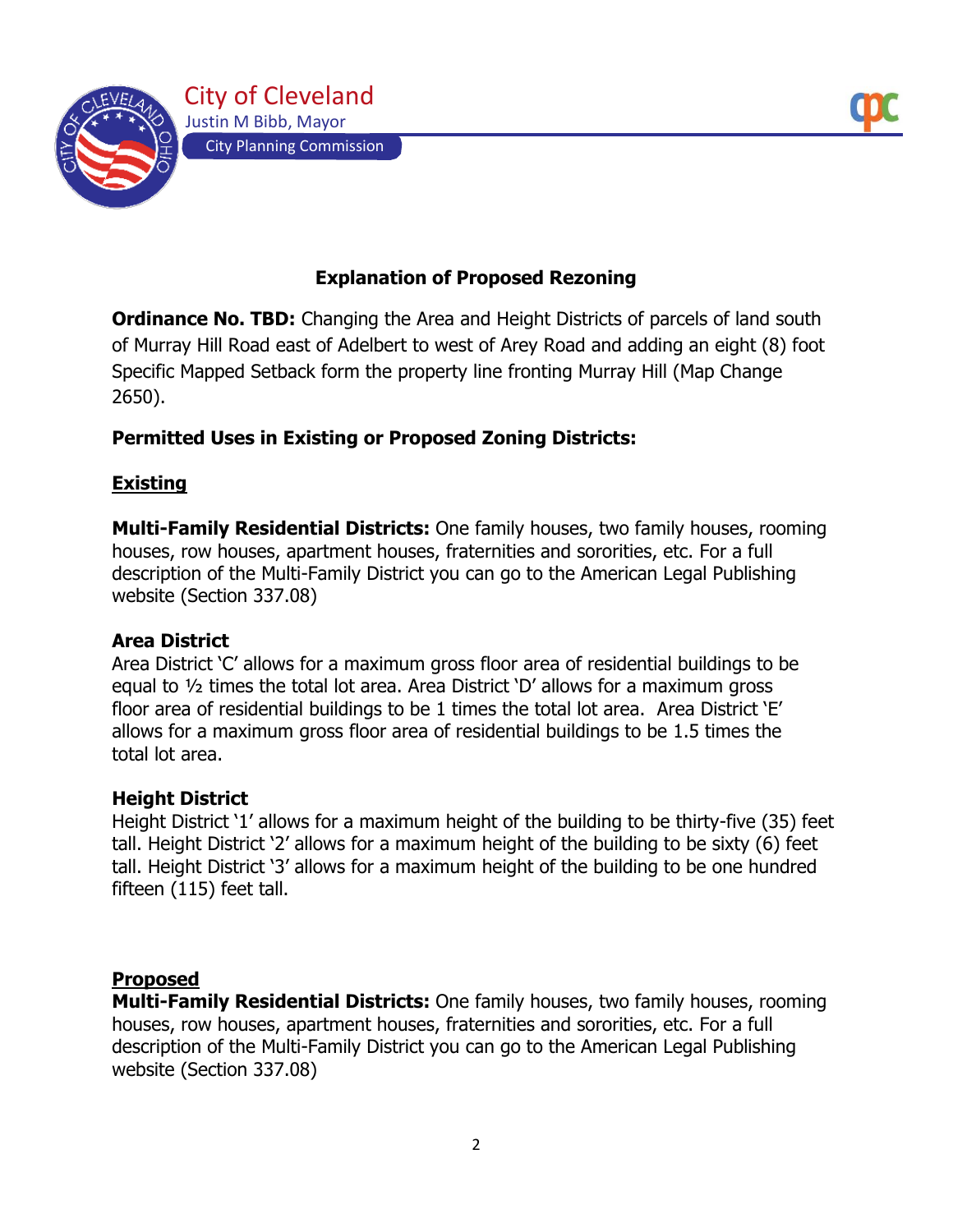

### **Area District**

Area District 'D' allows for a maximum gross floor area of residential buildings to be one (1) times the total lot area.

#### **Height District**

Height District '2' allows for a maximum height of the building to be sixty (6) feet tall.

**NOTE:** If this proposed zoning change becomes effective, the law requires that the legal use of all existing buildings in the area be allowed to remain, but there can be no additions or expansions of those uses made nonconforming by this change without a special permit from the Board of Zoning Appeals.